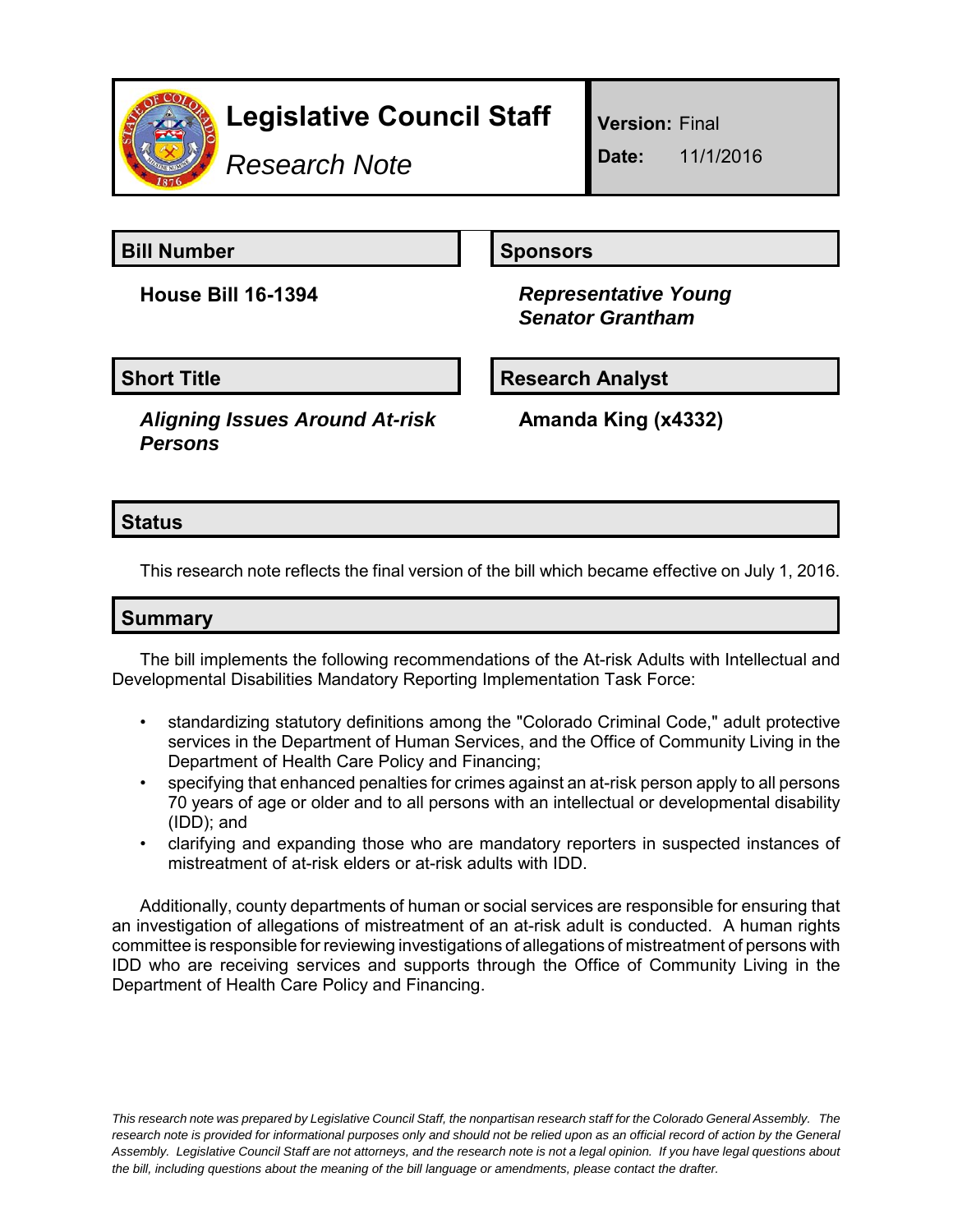#### **Background**

Senate Bill 15-109 created the At-risk Adults with Intellectual and Developmental Disabilities Mandatory Reporting Implementation Task Force within the Department of Human Services. The task force was charged with studying and preparing recommendations for the implementation of mandatory reporting of mistreatment, abuse, neglect, or exploitation of at-risk adults with intellectual and developmental disabilities in Colorado. The final report was submitted on November 30, 2015.

Human rights committees are established by community-centered boards as a third-party mechanism to safeguard the legal rights of persons with intellectual and developmental disabilities who are receiving services through the Office of Community Living in the Department of Health Care Policy and Financing. Human rights committees are comprised of two professional persons trained in the application of behavioral development techniques and three representatives of persons receiving services, their parents, legal guardians, or authorized representatives.

#### **House Action**

*House Health, Insurance, and Environment Committee (April 19, 2016).* At the hearing, representatives from the Arc of Aurora, Colorado Department of Human Services, and County Sheriffs of Colorado testified in support of the bill. Representative from the Colorado Bankers Association and Colorado District Attorneys' Council testified in a neutral capacity on the bill. The committee adopted amendments L.001 and L.002, and referred the bill to the House Committee of the Whole, as amended.

Amendment L.001 changed language regarding mandatory reporting requirements for bank personnel. Amendment L.002:

- returned the requirement for a local law enforcement agency or county department of human or social services to issue a report within 48 hours, rather than 24 hours, of receiving a report of suspected mistreatment or self-neglect of an at-risk adult;
- made a county department of human or social services responsible for ensuring that an investigation is conducted if the department determines an investigation is required after receiving a report of mistreatment or self-neglect of an at-risk adult;
- required a county department of human or social services to arrange for the subsequent provision of protective services; and
- specified that the Human Rights Committee will review investigations of alleged mistreatment of persons with IDD who are receiving services and supports through the Office of Community Living in the Department of Health Care Policy and Financing.

*House second reading (April 25, 2016).* The House re-referred the bill to the House Health, Insurance, and Environment Committee.

*House Health, Insurance, and Environment Committee (April 26, 2016).* At the hearing, a representative from Colorado Districts Attorneys' Council answered questions from the committee. The committee adopted amendments L.007, L.009 and L.010, and referred the bill to the House Committee of the Whole, as amended.

Amendment L.007 removed landlords and staff of housing and housing authority agencies for at-risk elders and at-risk adults with intellectual and developmental disabilities from the mandatory